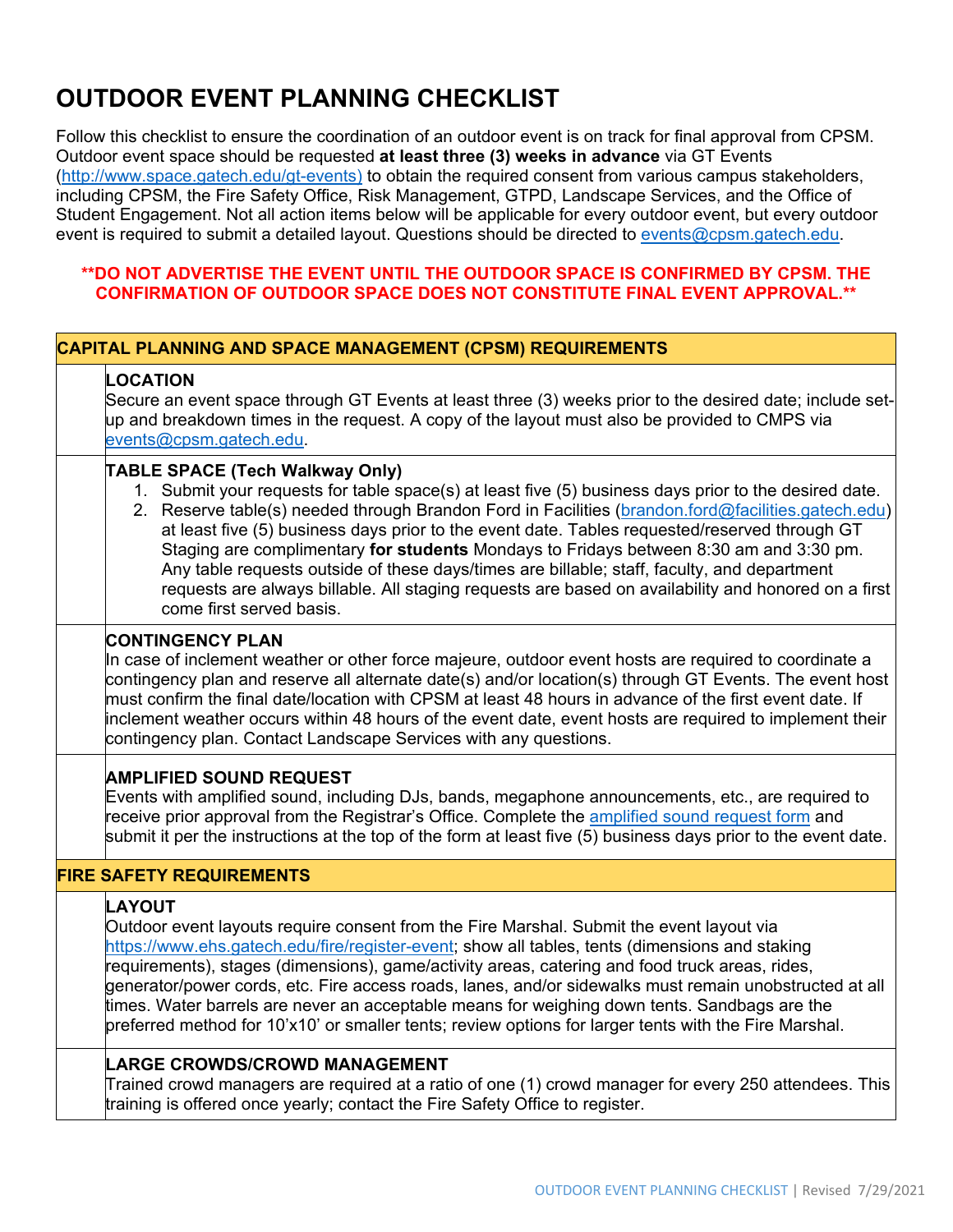# **INFLATABLES & CARNIVAL RIDES/GAMES**

Provide a full description and specs for each inflatable, carnival ride, dunk tank, etc. proposed to be onsite, including its power source and requirements. Vendors supplying these items are required to provide a current business license and certificate of insurance. These items may require a generator, which must be located at least 20' from tents and other structures, on a paved surface, and fenced off from public access. A fire extinguisher is always required when a generator is present; to request a fire extinguisher, please submit this form: [https://www.ehs.gatech.edu/content/fire-extinguisher-request.](https://www.ehs.gatech.edu/content/fire-extinguisher-request)

To request Big Buzz (the 40' inflatable), please submit this form: [http://www.reckclub.org/big-buzz/.](http://www.reckclub.org/big-buzz/)

# **VEHICLES**

Display vehicles, medical testing vehicles, food trucks, etc. must also be shown on the layout. The owner of these vehicles must provide a business license, if applicable, and a certificate of insurance.

To request the Ramblin' Reck (the 1930 Ford Model A) at the event, please submit this form: [http://www.reckclub.org/reck/request.php.](http://www.reckclub.org/reck/request.php)

#### **EMT/CPR-CERTIFIED ONSITE**

An Emergency Medical Technician (EMT) is required to be present for any athletic event on campus. This individual must be currently licensed in the state of Georgia and dedicated to medical care and no other tasks and/or volunteer roles. Other physical events may require a CPR-certified individual onsite, so review your activities with the Fire Marshal to determine medical coverage requirements.

## **RISK MANAGEMENT REQUIREMENTS**

#### **PHYSICAL ACTIVITIES**

Any outdoor event offering a physical activity, game, sport, walk/run, and/or inflatable that could cause risk and/or injury to participants is required to have individuals complete and submit participation waivers. Paper waivers must be kept by Risk Management at least three (3) years following the event; electronic waivers are preferred via Engage. Contact Risk Management for a copy of Georgia Tech's general waiver of liability.

## **THIRD-PARTY VENDORS**

Any event utilizing the product(s) and/or service(s) of a third-party vendor is required to submit a current business license and certificate of insurance to the Risk Management office. This includes caterers, event rental companies, production companies, petting zoos, etc.

## **ANIMALS**

Any event hosting pet therapy, petting zoos, or other animal on campus is required to submit each individual animal's current vaccination record to the Risk Management office; proof of rabies is mandatory. These records must be submitted at least five (5) business days prior to the event date; these records should not be submitted more than a week in advance as the final listing of animals onsite could change. Review the full policy here: [http://www.policylibrary.gatech.edu/campus-use](http://www.policylibrary.gatech.edu/campus-use-facilities/procedures-animal-exhibitpetting-zoos-georgia-tech-events-or-campus)[facilities/procedures-animal-exhibitpetting-zoos-georgia-tech-events-or-campus.](http://www.policylibrary.gatech.edu/campus-use-facilities/procedures-animal-exhibitpetting-zoos-georgia-tech-events-or-campus)

# **GEORGIA TECH POLICE DEPARTMENT REQUIREMENTS**

## **CASH/MONEY ONSITE**

Contact Lt. Archie Hill (archie.hill@police.gatech.edu) to review controls required for collecting funds at an event. At least two (2) members of the hosting organization must be present at all times and any monies collected onsite must be stored in a secure container with lid.

## **RACE/WALK/RUN REQUIRING STREET/LANE CLOSURE**

"Pi Mile" is the preferred route for all race, walk, run, 5K, etc. events on campus. Other routes are approved on a case by case basis and every effort should be made to avoid intersections and/or road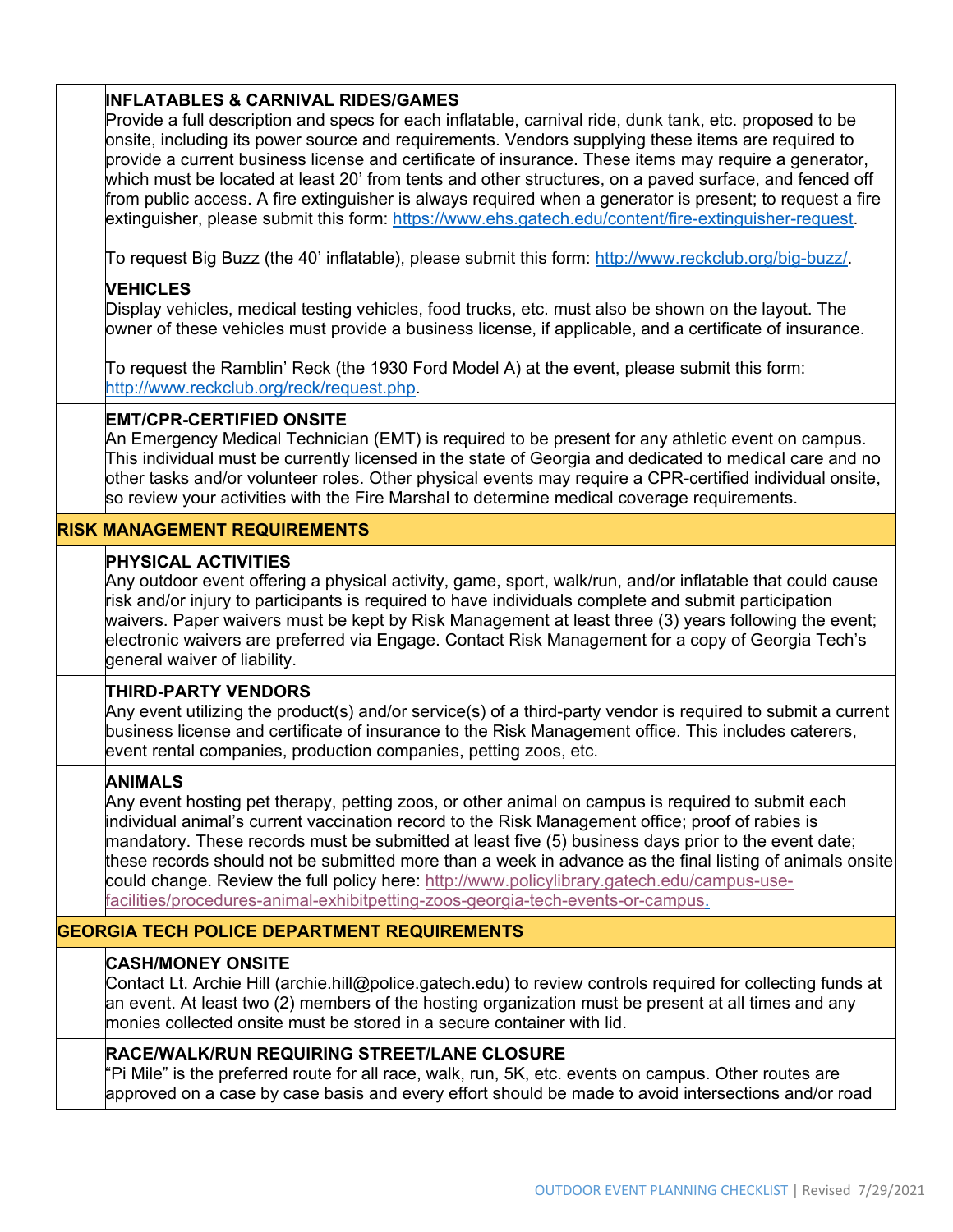| crossings. A request to GTPD must be submitted at least four (4) weeks in advance for any street/lane<br>closures.                                                                                                                                                                                                                                                                                                                                                                                                                                                                                                                                                                                                                                                                                                                                                                                           |  |  |
|--------------------------------------------------------------------------------------------------------------------------------------------------------------------------------------------------------------------------------------------------------------------------------------------------------------------------------------------------------------------------------------------------------------------------------------------------------------------------------------------------------------------------------------------------------------------------------------------------------------------------------------------------------------------------------------------------------------------------------------------------------------------------------------------------------------------------------------------------------------------------------------------------------------|--|--|
| <b>SECURITY PRESENCE ONSITE</b><br>Request GTPD officer(s) onsite for the event via Lt. Archie Hill (archie.hill@police.gatech.edu). Always<br>notify GTPD and request security presence when VIPs/dignitaries are expected onsite for any reason.                                                                                                                                                                                                                                                                                                                                                                                                                                                                                                                                                                                                                                                           |  |  |
| <b>YOUTH PROGRAM REQUIREMENTS</b>                                                                                                                                                                                                                                                                                                                                                                                                                                                                                                                                                                                                                                                                                                                                                                                                                                                                            |  |  |
| YOUTH PARTICIPANTS<br>"Youth" is defined as individuals under the age of 18 who are NOT Georgia Tech students. Any event<br>hosting youth participants is required to register the program through the Youth Programs Office here.<br>Contact youthprograms@gatech.edu with questions.                                                                                                                                                                                                                                                                                                                                                                                                                                                                                                                                                                                                                       |  |  |
| <b>CATERING REQUIREMENTS</b>                                                                                                                                                                                                                                                                                                                                                                                                                                                                                                                                                                                                                                                                                                                                                                                                                                                                                 |  |  |
| <b>FOOD/BEVERAGE OFFERED</b><br>1. Pre-approved Caterer – no additional approvals required; see a full list here.<br>2. Other Caterer – if spending \$400 or more with a caterer not listed above, event hosts are required<br>to submit the catering provider exception request along with a copy of that vendor's current<br>business license and certificate of insurance at least three (3) weeks prior to the event date.<br>3. Food Truck - Contact Turq Daniels (turq.daniels@dining.gatech.edu) for a list of approved food<br>truck vendors permitted on campus. If you wish to schedule a truck not listed below, an inspection<br>by the GT Fire Safety Office will be required as well as proof of current business license and<br>certificate of insurance. All sales made on campus property are commissionable.<br>4. Bake Sale – these guidelines must be followed for all bake sale events. |  |  |
| <b>GENERAL FOOD SAFETY</b><br>Proper handwashing and/or sanitizing in addition to wearing serving gloves is required of any individual<br>servicing food from a communal supply onsite at an event. This includes popcorn machines, cotton<br>candy machines,                                                                                                                                                                                                                                                                                                                                                                                                                                                                                                                                                                                                                                                |  |  |
| <b>REQUEST FOR APPROVAL TO SERVE ALCOHOL</b><br>If planning to serve alcohol at an event, approval must be granted by the hosting department's chair.<br>Bartenders are required to be locally licensed under city/state regulations and certified with "Training for<br>Intervention Procedures" or <b>TIPS</b> . Review the full Georgia Tech alcohol policy here.                                                                                                                                                                                                                                                                                                                                                                                                                                                                                                                                         |  |  |
| <b>ADDITIONAL SERVICE REQUIREMENTS</b>                                                                                                                                                                                                                                                                                                                                                                                                                                                                                                                                                                                                                                                                                                                                                                                                                                                                       |  |  |
| <b>TRASH CANS/TRASH BAGS</b><br>If extra trash cans and/or bags are needed, contact facilities-landscaping@mail.gatech.edu at least<br>seven (7) business days prior to the event date.                                                                                                                                                                                                                                                                                                                                                                                                                                                                                                                                                                                                                                                                                                                      |  |  |
| <b>RECYCLING</b><br>To request recycling bins for the event, completed this request form.                                                                                                                                                                                                                                                                                                                                                                                                                                                                                                                                                                                                                                                                                                                                                                                                                    |  |  |
| <b>TABLES/CHAIRS</b><br>Reserve any tables/chairs needed through GT Staging ( <u>brandon.ford@facilities.gatech.edu</u> ) at least five<br>(5) days prior to the event date. Items requested through Facilities are available Monday – Friday only;<br>requests outside of weekdays are billable. All table/chair requests are based on availability and honored<br>on a first come first served basis.                                                                                                                                                                                                                                                                                                                                                                                                                                                                                                      |  |  |
| The Residence Hall Association (RHA) manages a "resource garage" that might also be a resource for<br>event items, including tables, games, popcorn machine, etc. Request items from the RHA Resource<br>Garage here.                                                                                                                                                                                                                                                                                                                                                                                                                                                                                                                                                                                                                                                                                        |  |  |